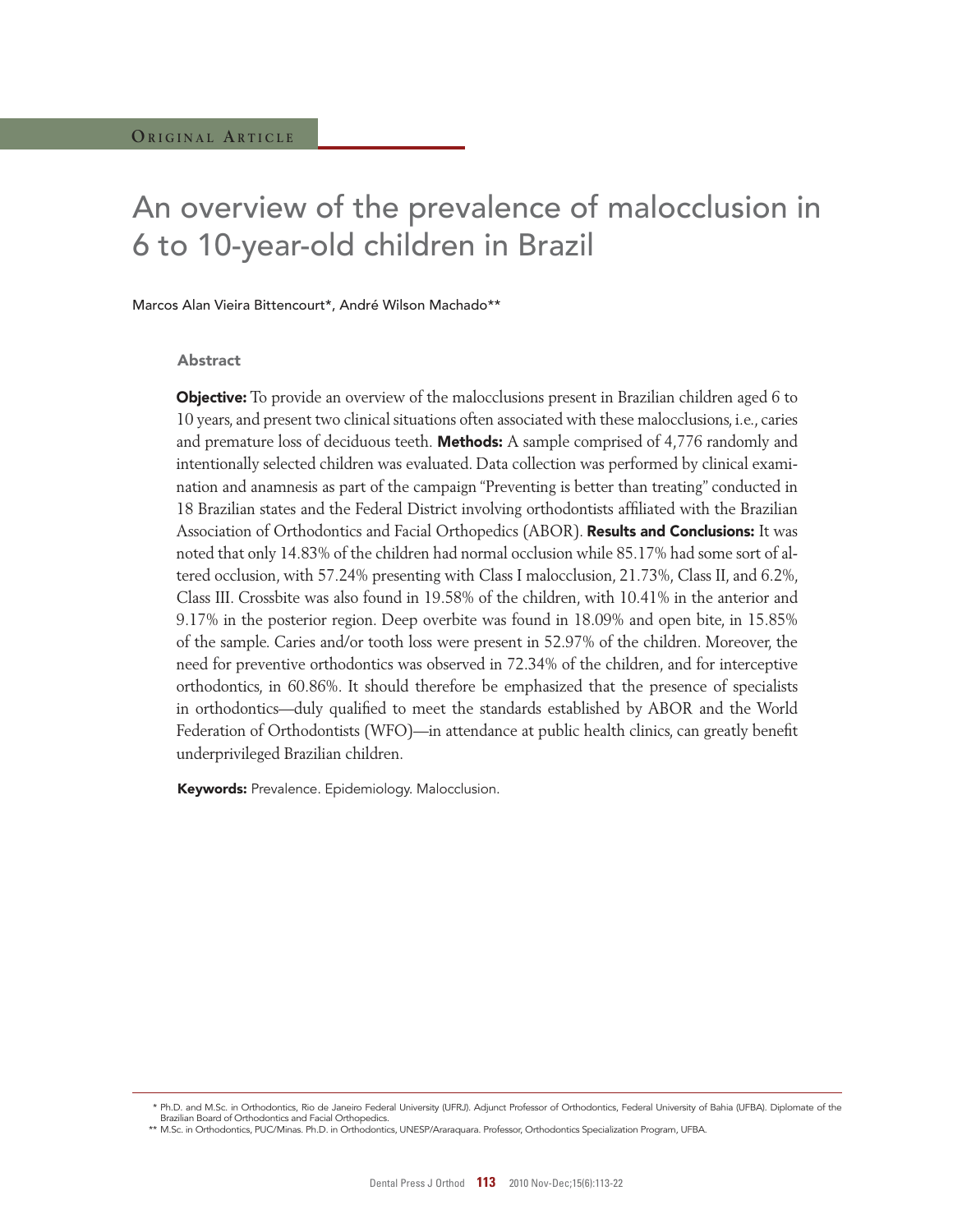# **INTRODUCTION**

As of 1899 with the malocclusion classification proposed by Angle<sup>4</sup> and the acknowledgement of orthodontics as a dental specialty much has been published on the incidence and prevalence of malocclusion in the population. Data from the World Health Organization  $(WHO)^{17}$  show that malocclusion is the third most important condition in the ranking of oral health problems, outranked only by caries and periodontal disease. The situation in Brazil is identical, which renders malocclusion worthy of special attention. It is worrying to note, however, that financially underprivileged layers of the population must overcome serious hurdles when trying to access public oral health services since few government agencies offer a sector or implement programs to address this particular issue. Thus, the overwhelming need for orthodontic treatment is compounded by the fact that the most basic preventive resources are unavailable, let alone those required for more complex treatments.

Studies on the prevalence of malocclusion in public health provide important epidemiological data to assess the type and distribution of occlusal characteristics of a given population, its treatment need and priority and the resources required to offer treatment in terms of work capacity, skills, agility and materials to be employed.<sup>9</sup> It is essential to identify and localize the wide range of deviations from occlusal development that may arise and that must be intercepted before the end of the active growth stage. As well as problems of a functional nature that arise from these morphological changes, which may become more complex skeletal problems in the future, aesthetic impairment often occurs, with serious psychosocial consequences for the developing individual.

Malocclusions have a multifactorial origin and can hardly ever be attributed to a single specific cause. Causes include general factors, such as genetic and hereditary components, nutritional deficiencies and abnormal pressure habits, or local factors, located directly in the dental arch such as supernumerary teeth, tooth decay and premature loss of primary teeth.<sup>2,11,18</sup> This realization underscores the need for a clear definition of diagnostic criteria in order to facilitate prevention and assistance planning.<sup>19</sup>

The WHO recommends that health authorities conduct epidemiological surveys of the major oral diseases at ages 5, 12 and 15 years and in age groups 35 to 44 and 65 to 74 years every five to ten years. In the last survey on oral health conducted by the Brazilian Ministry of Health<sup>31</sup> in 2003 one objective was to identify the prevalence of malocclusion based on the criteria of the Dental Aesthetic Index (DAI). An incidence of 36.46% was found at age 5, 58.14% in 12 years-old, and 53.23% at 15 years of age. Although this is not the most suitable index as it does not consider problems such as crossbite, posterior open bite, midline deviations or deep overbite,<sup>25</sup> these findings indicate that knowledge of the characteristics of a population is crucial for developing proposals that respond to the needs and risks present in the population. Field work in this area is both extensive and underserved. Malocclusion assessment has not progressed toward a public health perspective, with most studies focusing on specific themes or on morphological or biomechanical issues.

Thus, the diagnosis of oral health status of populations is an asset of paramount importance to the planning and evaluation of health promotion actions.<sup>16</sup> Assessment of malocclusion and treatment needs for public health purposes are instrumental in determining the priorities for treatment in publicly subsidized dental services and to properly estimate the number of professionals to be recruited as well as the financial resources necessary to provide this treatment. Although much research has been conducted in recent years, from an epidemiological standpoint the number of nationwide or even international studies is still rather scarce. In view of these considerations, the purpose of this study was to provide an overview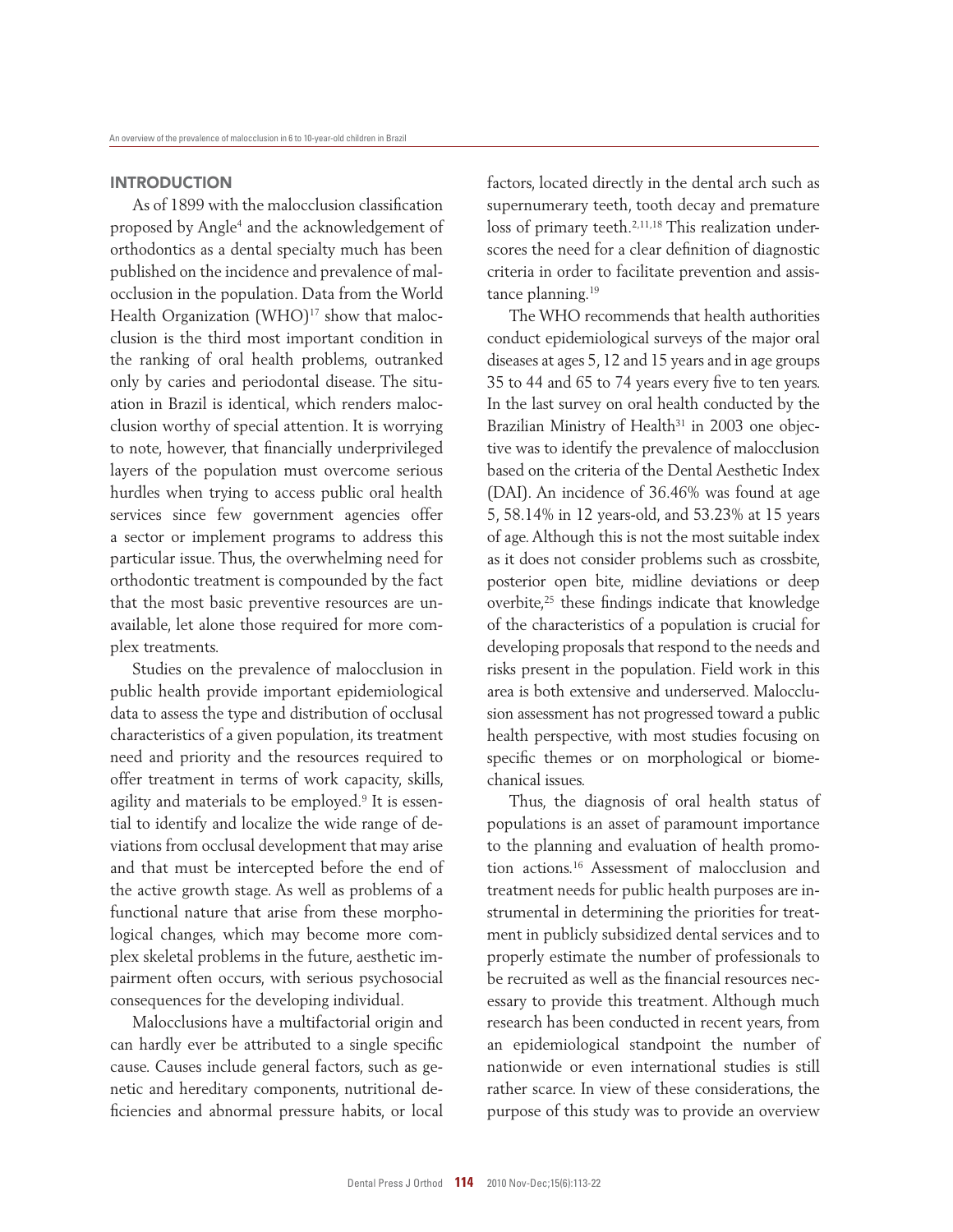of the malocclusions present in Brazilian children aged 6 to 10 years, and present two clinical situations often associated with these malocclusions, i.e., caries and premature loss of deciduous teeth.

# MAtERIAL AnD MEtHODS

This has been characterized as quantitative study, of a descriptive, exploratory and transversal nature. The sample was random and intentional: 4,776 Brazilian children aged between 6 and 10 years were evaluated without distinction of race or gender. None had received any previous orthodontic treatment. Prior to data collection, the examiners fully explained to the children's parents and/or legal guardians the purpose and importance of the study, highlighting its many benefits. Moreover, they were instructed on practices that can prevent or minimize future orthodontic problems in children.

Data collection was performed by clinical examination and anamnesis as part of the campaign "Preventing is better than treating" conducted in 18 Brazilian states and the Federal District involving orthodontists affiliated with the Brazilian Association of Orthodontics and Facial Orthopedics (ABOR). The campaign was part of a 2009 Global Action Project implemented by the Social Service for Industry (SESI) in partnership with Brazilian television network Rede Globo. ABOR—by means of its 19 regional branches—provided nearly 300 professionals, viz. member orthodontists or students of Orthodontics Specialization programs recognized by the Federal Council of Dentistry (CFO), who volunteered to participate. The evaluation was conducted in the states of Amapá, Alagoas, Bahia, Ceará, Espírito Santo, Goiás, Mato Grosso, Mato Grosso do Sul, Minas Gerais, Paraíba, Paraná, Pernambuco, Piauí, Rio de Janeiro, Rio Grande do Norte, Rio Grande do Sul, Santa Catarina, São Paulo, and in the Federal District.

A partnership was also forged with Colgate®, which donated five thousand sets of toothbrush, toothpaste and explanatory leaflets for

distribution to all children. This action was geared toward providing guidance to children and their parents/legal guardians about the proper way to clean their teeth with instructions on brushing and flossing, among others.

Data collection was performed under an artificial light source with the child sitting in a chair and facing the examiner. Gloves, masks and disposable wooden spatulas were utilized.

Initially, an attempt was made to determine whether or not the individual had a normal occlusion. If not, the examiners checked whether the alteration was significant or whether there were only small changes that would not jeopardize the establishment of an appropriate occlusal relationship in the future, both in terms of function and aesthetics. Children with normal occlusion and those that had minor changes were categorized as favorable occlusion. In all others, the occlusion was considered unfavorable and therefore the malocclusion features present in anteroposterior, transverse and vertical directions were identified.

First permanent molar relationship was preferentially observed, or else canine relationship, on the right and left sides, to determine the type of malocclusion according to Angle's classification.<sup>4</sup> The following groups were established: Class I, Class II division 1, Class II division 2 and Class III.

The presence of crossbite was then observed in the anterior region, when one or more anterior teeth were involved, or in the posterior region, when the crossbite involved teeth in this region. In this case, it was subdivided into bilateral when present in the right and left sides, or unilateral when involving only one side.

Regarding vertical changes, each child's anterior overbite was evaluated. Considering that most children would be in mixed dentition, a parameter of 50% overbite was set as normal, i.e., an overlap of up to half the clinical crown of lower incisors by the upper incisors. Any overlap greater than 50% was categorized as deep overbite while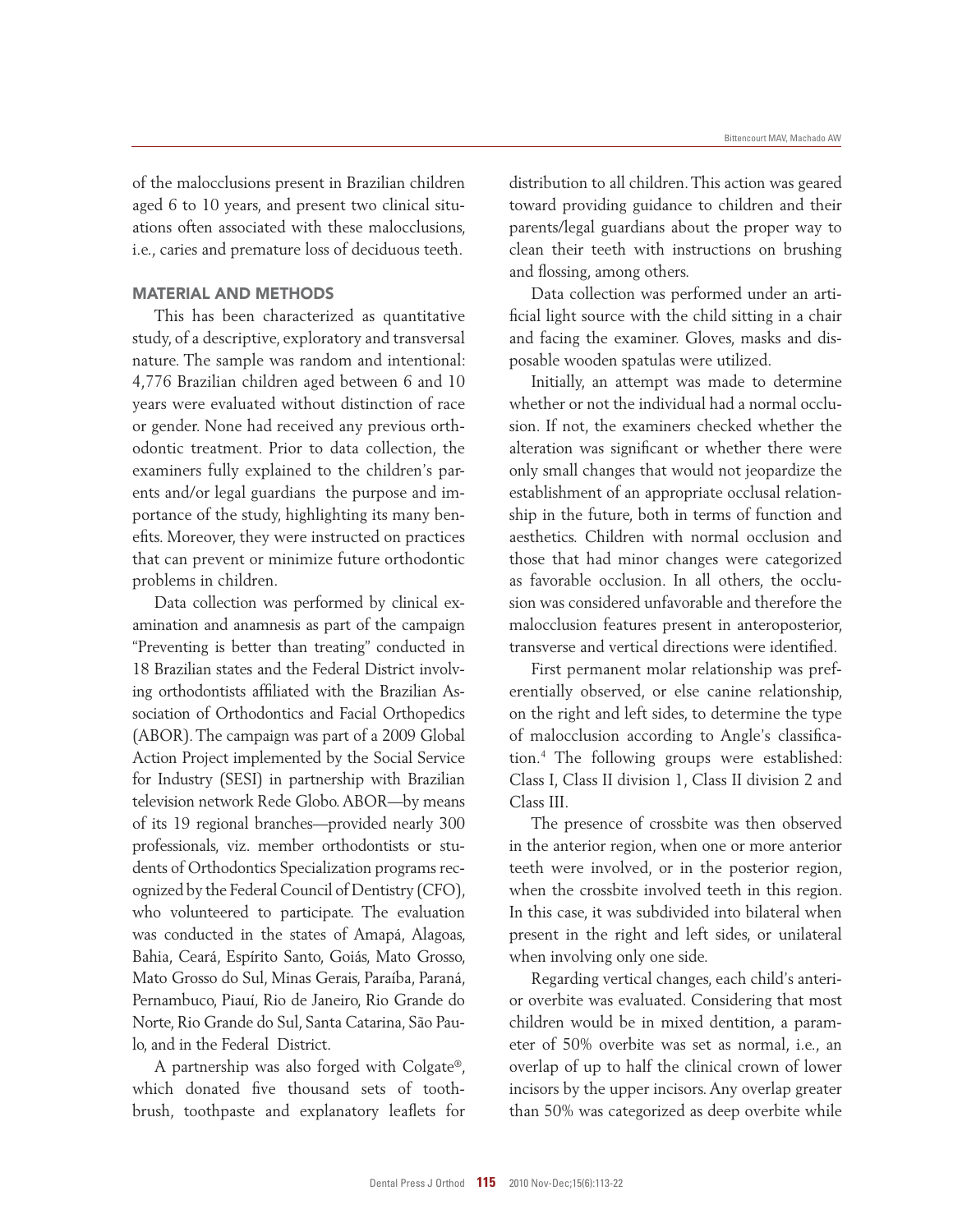the absence of overbite was defined as open bite. If the child was in primary dentition the measure of normality was an overbite of 10%, and if they were in permanent dentition, 20% to 30%.

The examiners also assessed the presence of clinically visible carious lesions and the loss of permanent teeth or premature loss of deciduous teeth. Early loss was defined as loss due to tooth extractions motivated by diseases or injuries outside the period considered as ideal for their exfoliation.

In the following step the examiners sought to determine whether the child required orthodontic care through either prevention or interception. Preventive orthodontic care was defined as guidance on the need for proper hygiene and occlusal development, space supervision and guidance on abnormal pressure habits and on proper breathing pattern. Interceptive care was defined as the need for space maintainers or regainers, serial extractions and orthodontic mechanics for the correction of crossbites and open bites, and orthopedic procedures for the correction of Class II or III malocclusions.

# RESULTS

Regarding gender, 2,270 (47.53%) of the 4,776 children were males and 2,506 (52.47%) females.



FIGURE 1 - Distribution of normal occlusion and malocclusion in children of the sample.

As described initially the examiners sought to analyze whether the children had normal occlusion. It was found that only 14.83% of the children fit this category while 85.17% had some kind of altered occlusion, as can be seen in Figure 1.

Subsequently, when reviewing occlusal characteristics in an attempt to determine whether the occlusion was favorable or not it was found that aside from children with normal occlusion some minor changes were present in 16.77%, although these alterations would not jeopardize the establishment of an appropriate occlusal relationship. Thus, the total number of children with favorable occlusion was 31.6% (Fig 2).

In children who had no occlusal characteristics supportive of establishing an adequate future relationship the malocclusion was examined in the anteroposterior, transverse and vertical directions. The results are depicted in Figures 3 to 5.

As can be seen in Figure 6, the presence of caries and/or tooth loss was observed in most of the children (52.97%).

As stated above, the examiners sought to determine whether each child required orthodontic care, be it preventive or interceptive. The former was required by 72.34%, and the latter, by 60.86% of the children (Figs 7 and 8).



FIGURE 2 - Distribution of occlusions, in the examined children, that seemed favorable and unfavorable to the establishment of an appropriate occlusal relationship in the future.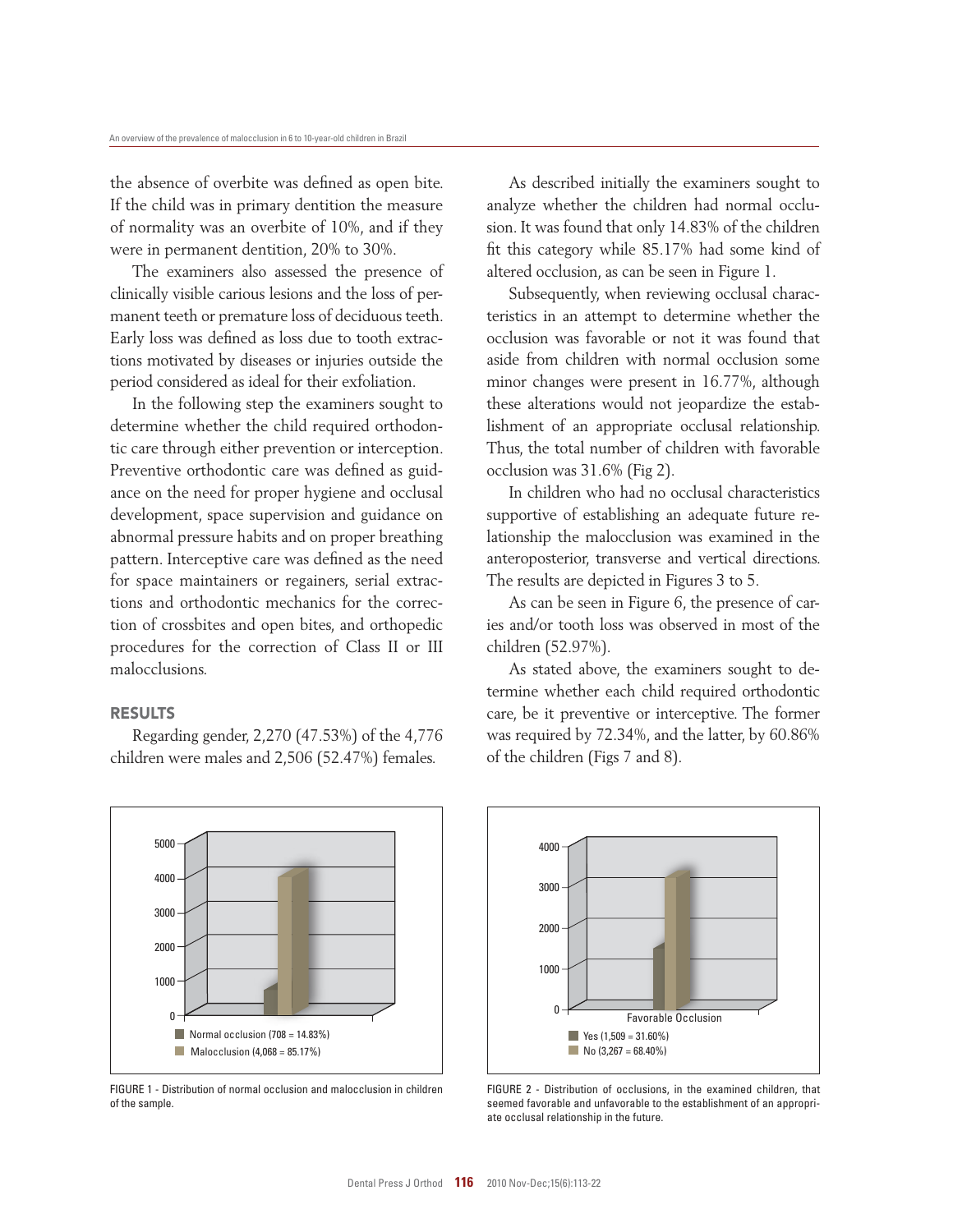

FIGURE 3 - Distribution of malocclusion type according to Angle's classification in children with unfavorable occlusion.



FIGURE 5 - Distribution of the presence of crossbite in children with unfavorable occlusion.



FIGURE 7 - Distribution of the type of preventive care that should be given to children involving guidance, space supervision and approaches related to abnormal pressure habits and mouth breathing.



FIGURE 4 - Distribution of the presence of crossbite in children with unfavorable occlusion.



FIGURE 6 - Distribution of tooth decay and/or loss in the children of the sample.



FIGURE 8 - Distribution of the type of interceptive care that should be delivered, involving the need for space maintenance, space recovery and/or control, crossbite and open bite correction, and orthopedic intervention for correction of Angle Class II or Class III malocclusion.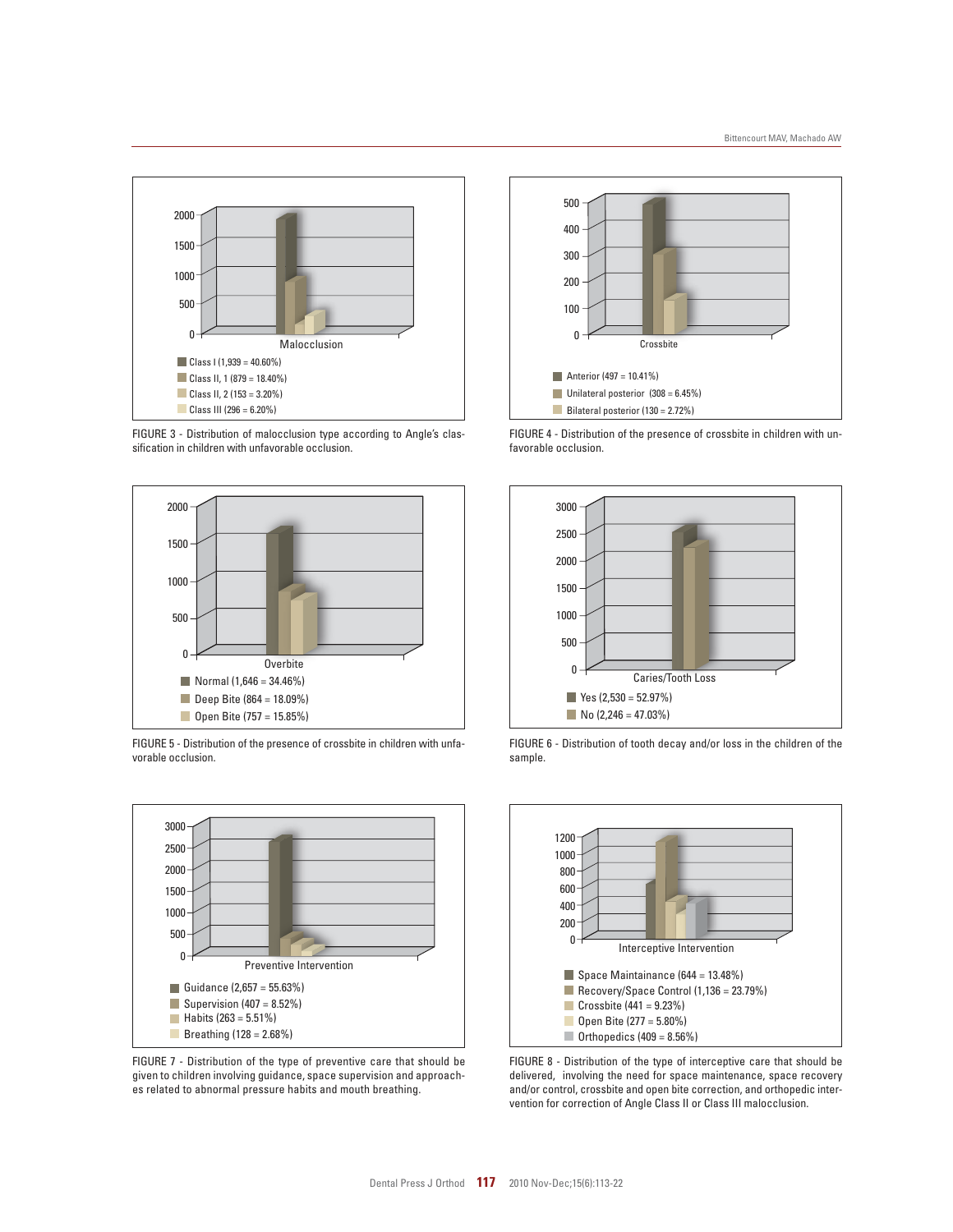## **DISCUSSION**

Although less prevalent than caries or periodontal disease malocclusion is endemic and widespread throughout the world. A study of the population of New York (USA) found that only 4.8% had normal occlusion, demonstrating the magnitude of the challenge that dentistry in general and orthodontics, in particular, has had to confront.<sup>5</sup> Although the literature still discusses the concept of ideal occlusion, <sup>15,27</sup> and perhaps for this reason its incidence varies considerably when different population groups are evaluated, its occurrence is known to be relatively rare. Therefore, the challenge remains. As can be seen in Figure 1, this research found that 85.17% of the children had some type of alteration, i.e., 57.24% had Angle Class I malocclusion, 21.73%, Angle Class II malocclusion, and 6.2% Angle Class III malocclusion. Thus, only 14.83% of the children were considered to have normal occlusion. This high prevalence coincides with the study by Brito et al,<sup>7</sup> who found a prevalence of 80.84% of malocclusion in children aged 9-12 years. On the other hand, Albuquerque et al<sup>1</sup> observed much lower prevalence (40.7%), which can be explained by the fact that their sample was comprised of children 1-3 years of age, suggesting a lower number of occlusal deviations in deciduous dentition vs. mixed or permanent dentition.

As already mentioned, the concept of normal occlusion is debatable. Thus, the examiners determined that 31.6% of the children showed favorable conditions to develop a normal occlusion. The reason for this was that in some of them the occlusal changes responsible for categorizing their malocclusion as Angle Class I were minimal and in no way compromised the establishment of an appropriate occlusal relationship in the future, both functionally and aesthetically. Therefore, the number of children who had abnormalities likely to compromise normal occlusal development fell to 68.4% (Fig 2).

In all others the occlusion was considered

unfavorable and the malocclusion features present in the anteroposterior, transverse and vertical directions were identified. In the anteroposterior direction it was found that the most prevalent malocclusion remained the Angle Class I, now affecting 40.6% of the children. As can also be observed, Class II appears as the second most prevalent with 21.6% but with a much higher prevalence of Class II Division 1 (18.4%) than Division 2 (3.2%). In agreement with the literature,  $7,21$ Class III malocclusion was the least prevalent.

Also in the anteroposterior direction, it was noted that anterior crossbite was present in 10.41% of the children (Fig 4). This result is similar to investigations conducted on children in the states of Rio de Janeiro<sup>7</sup> and Paraíba,<sup>8</sup> and in Canada,<sup>12</sup> although much higher than the 3.2% observed by Tausche et al.<sup>28</sup>

Regarding transverse issues, it is also possible to note in Figure 4 that posterior crossbite occurred in 9.17% of the children, with 6.45% unilateral and 2.72%, bilateral. This result is somewhat lower than the finding reported by Brito et al<sup>7</sup> and Cavalcanti et al, $^8$  who found this alteration in 19.2% and 20.18% of the children, respectively, a higher percentage than the 5.31% reported by Karaiskos et al.<sup>12</sup>

It was observed that 33.94% of all children in the sample had problems in the overbite of the upper incisors in relation to the lower incisors. Deep overbite was present in 18.09%, and open bite, 15.85% (Fig 5) of the children. Cavalcanti et al<sup>8</sup> found a similar value for deep overbite (20.5%), but a much higher prevalence of open bite (22.3%). Moreover, the value found in this study for the prevalence of open bite (18.5%) was close to the finding reported by Silva Filho et al<sup>26</sup> in the city of Bauru (SP), and higher than the  $9.3\%$  found by Alves et al $^3$  in the city of Feira de Santana (BA), the 7.8% found by Brito et al<sup>7</sup> in the city of Nova Friburgo (RJ) and the 8.3% recorded by Karaiskos et al<sup>12</sup> in Canada.

This study also intended to assess oral con-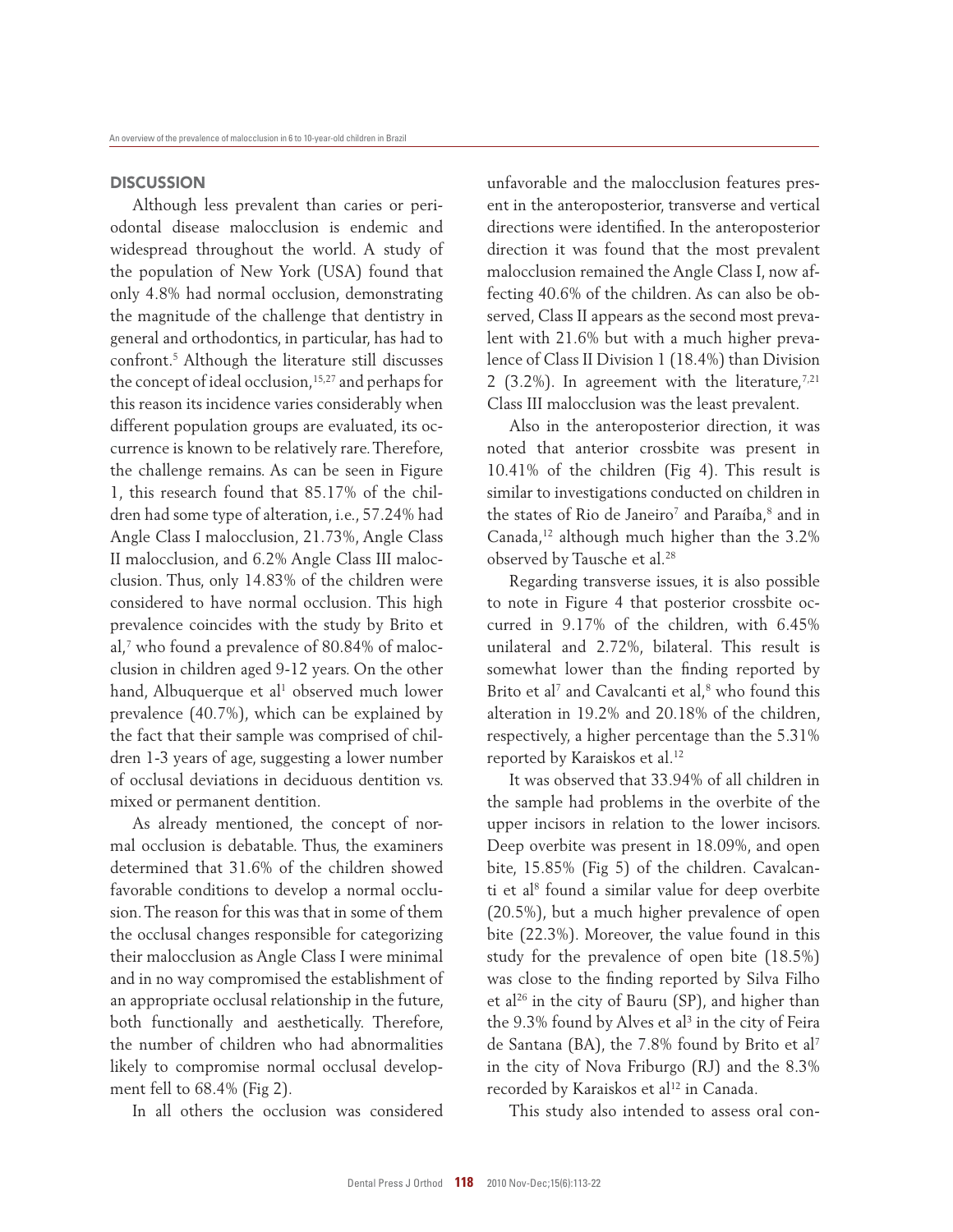ditions involving lesions caused by extensive tooth decay, and premature loss of primary teeth. Brazilian children have one of the highest rates of premature extractions with no maintenance of the remaining space, and their leading cause of premature loss is tooth decay.10,12 It has long been common knowledge that this is a factor often associated with malocclusions,<sup>13,24</sup> since primary teeth should be kept healthy to provide support and preserve the integrity of the dental arch, thereby allowing the eruption of the succeeding permanent teeth.<sup>6</sup> Untimely loss, depending on the region, occlusal relationship, individual skeletal features and periodontal conditions may cause overeruption of antagonist teeth.<sup>22</sup> In this research, as shown in Figure 6, it was found that tooth decay and/ or loss were present in 52.97% of the children. This result is much higher than that reported by Ribas et al,<sup>22</sup> who found a prevalence of 16.58% of decay and/or premature loss in children between 6 and 8 years of age in Curitiba (PR).

The premature loss of deciduous teeth or the loss of permanent teeth with no immediate replacement are potential causes of malocclusion.2,11 Thus, loss avoidance can help to prevent orthodontic problems and ensure normal development of the dentition and occlusion. In this regard, as shown in Figure 7, this study showed that appropriate guidance—not only on the need for proper cleaning or restoration of compromised teeth—but also on the development of dentition, when provided by a qualified professional, had a positive impact on 55.63% of the children. Furthermore, 8.52% of the children exhibited an altered sequence when replacing primary by permanent teeth and therefore required professional monitoring (space supervision) with the purpose of attaining a more favorable sequence of eruption of permanent teeth from a physiological standpoint. Abnormal pressure habits were observed in 5.51% of the children and, although difficult to assess clinically, an abnormal respiration pattern

(mouth breathing) was observed in 2.68% of the total sample. Given that the literature establishes an unequivocal link between malocclusion and improper function of oral muscles,<sup>2,23,29,30</sup> providing guidance to the children and/or their legal guardians was considered an essential preventive procedure to decrease the probability of future occlusal changes related to these problems in 8.19% of the children.

As depicted in Figure 8, tooth loss had occurred in 13.48% of the children, which required interceptive orthodontic intervention in order to maintain the remaining space until the eruption of the permanent successors. Moreover, 23.79% of the children already displayed problems related to a slight lack of space, either by migration of adjacent teeth to a region of early loss, or by a transient negative difference between the volume of deciduous and permanent teeth. In both cases, orthodontic appliances are indicated to minimize or correct these alterations, and space regainers could be used in the former case, as well as appliances which enable the use of leeway space, especially at the time of exfoliation of the second primary molars.

Although obvious, it should be stressed that only qualified professionals should be allowed to handle this stage since it is an extremely important phase in ensuring normal dentition development and establishing an appropriate occlusal relationship. In this sense, it is of paramount importance to distinguish patients who will benefit from interceptive treatment from those for whom corrective treatment is essential. Thus, it was determined that 441 (47.17%) of 935 children with crossbite could benefit from interceptive treatment. This represents 9.23% of all children examined in this study. Likewise, 277 (36.59%) of the 757 children who had open bite would have to be treated at this stage, i.e., 5.8% of the total. Additionally, 409 (30.80%) of the 1,328 children who had Angle Class II or Class III malocclusion also had skeletal disharmonies that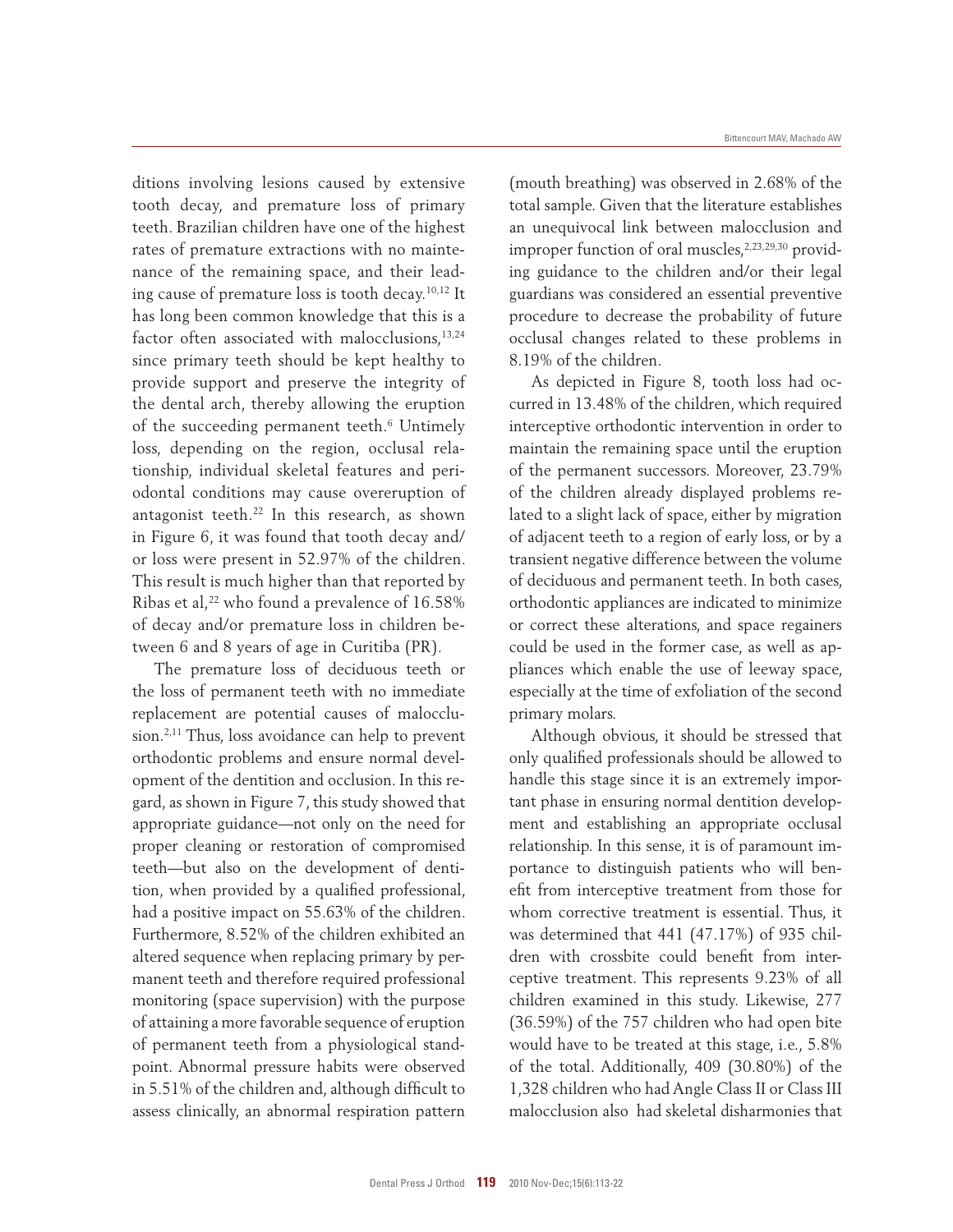could be properly corrected at this stage, which translated into functional and aesthetic benefits to 8.56% of the children.

Given some difficulties in implementing a more specific and more detailed standardization, this study sought to provide only an overview of the occlusal situation of Brazilian children. However, with its participation in the project, ABOR has promoted an innovative activity, of great importance for public oral health services as the target audience comprised needy children aged between 6 and 10 years, who had no access to orthodontic guidance and assistance. It was felt that the lack of guidance and public policies aimed at this segment of the population are the key contributing factors to many of the occlusal problems encountered, especially those related to caries and/or tooth loss.

Needless to say, the planning of public health

policies should be grounded in knowledge about the needs of the population, by correlating causes, effects and solutions to the problems. With all the data presented here the authors hope to contribute to such planning by allowing the necessary material and human resources to be properly estimated. Regarding the latter, and taking into account the work published by Michael et al,<sup>14</sup> which found that only 10.1% of undergraduate students from ten dental schools in the state of Rio de Janeiro could identify the characteristics of normal occlusal development, ABOR is aware of the fact that measures undertaken at this level require professionals to demonstrate their ability to perform diagnosis and an accurate treatment based on a solid training provided by a course that meets the requirements recommended by ABOR in Brazil, and by the World Federation of Orthodontists (WFO), in the international arena.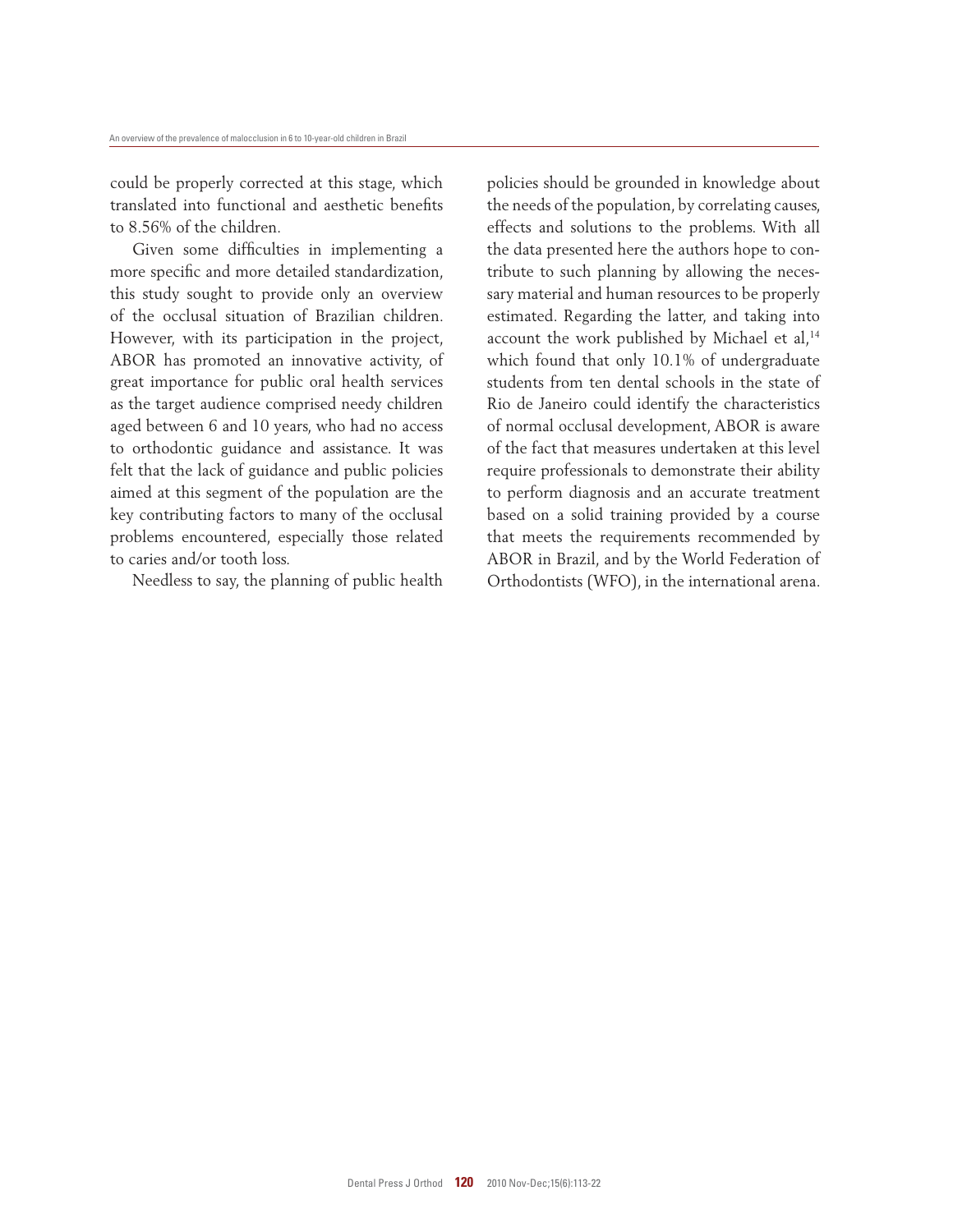## **CONCLUSIONS**

In light of the results of this research it is possible to conclude that:

» There was an 85.17% prevalence of malocclusion in the children, although it was verified that in 16.77% the occlusal alterations were minor, causing the rate of occlusions that are not conducive to normal development to be reduced to 68.4%.

» Among the children who had unfavorable occlusions, 40.6% had Class I malocclusion, 21.6%, Class II and 6.2%, Class III. Crossbite was present in 19.58%, with 10.41% in the anterior and 9.17% in the posterior region. Moreover, 34.46% had normal overbite, 18.09%, deep overbite and 15.85%, open bite.

» Considering the entire sample, the presence of caries and/or tooth loss was found in 52.97% of the children.

» The possibility of preventive orthodontic intervention was observed in a large portion of the children, including guidance (55.63%), space supervision (8.52%) and approaches related to abnormal pressure habits (5.51%) and to mouth breathing (2.68%).

» Likewise, the need for interceptive orthodontic intervention was detected, involving space maintenance (13.48%), space recovery and/or control (23.79%), crossbite correction (9.23%), open bite correction (5.8%), and orthopedic intervention for correction of Angle Class II or Class III malocclusion (8.56%).

» It became clear that the presence of specialists in orthodontics—duly qualified to meet the standards established by ABOR and the World Federation of Orthodontists (WFO)—in attendance at public health clinics, can greatly benefit underprivileged Brazilian children.

### **REFERENCES**

- 1. Albuquerque SSL, Duarte RC, Cavalcanti AL. Prevalência de más oclusões em crianças com 12 a 36 meses de idade em João Pessoa, Paraíba. Rev Dental Press Ortod Ortop Facial. 2009 nov-dez;14(6):50-7.
- 2. Almeida RR, Almeida-Pedrin RR, Almeida MR, Garib DG, Almeida PCMR, Pinzan A. Etiologia das más oclusões: causas hereditárias e congênitas, adquiridas gerais, locais e proximais (hábitos bucais). Rev Dental Press Ortod Ortop Facial. 2000 nov-dez;5(6):107-29.
- 3. Alves TDB, Gonçalves APR, Alves AN, Rios FC, Silva LBO. Prevalência de oclusopatia em escolares de 12 anos de idade: estudo realizado em uma escola pública do município de Feira de Santana-BA. Rev Gaúcha Odontol. 2006 julset;54(3):269-73.
- 4. Angle EH. Classification of malocclusion. Dent Cosmos. 1899 Mar;41(3):248-64.
- 5. Ast DB, Carlos JP, Cons NC. The prevalence and characteristics of malocclusion among senior high school students in upstate New York. Am J Orthod. 1965 Jun;51:437-45.
- 6. Bijoor RR, Kohli K. Contemporary space maintenance for the pediatric patient. NY State Dent J. 2005 Mar;71(2):32-5.
- 7. Brito DI, Dias PF, Gleiser R. Prevalência de más oclusões em crianças de 9 a 12 anos de idade da cidade de Nova Friburgo (Rio de Janeiro). Rev Dental Press Ortod Ortop Facial. 2009 nov-dez;14(6):118-24.
- Cavalcanti AL, Bezerra PKM, Alencar CRB, Moura C. Prevalência de maloclusão em escolares de 6 a 12 anos de idade, em Campina Grande, PB, Brasil. Pesqui Bras Odontopediatria Clín Integr. 2008 jan-abr;8(1):99-104.
- 9. Foster TD, Menezes DM. The assessment of occlusal features for public health planning purposes. Am J Orthod. 1976 Jan;69(1):83-90.
- 10. Furtado A, Traebert JL, Marcenes WS. Prevalência de doenças bucais e necessidade de tratamento em Capão Alto, Santa Catarina. Rev ABO Nac. 1999 agoset;7(4):226-30.
- 11. Graber TM. Orthodontics: principles and practice. 3rd ed. Philadelphia: WB Saunders; 1972.
- 12. Karaiskos N, Wiltshire WA, Odlum O, Brothwell D, Hassard TH. Preventive and interceptive orthodontic treatment needs of an inner-city group of 6- and 9-year-old Canadian children. J Can Dent Assoc. 2005 Oct;71(9):649.
- 13. Kronfeld S. Factors of occlusion as they affect space maintenance. J Dent Child. 1964;31(4):302-13.
- 14. Miguel JAM, Brunharo IP, Esperão PTG. Oclusão normal na dentadura mista: reconhecimento das características oclusais por alunos de graduação. Rev Dental Press Ortod Ortop Facial. 2005 jan-fev;10(1):59-66.
- 15. Miguel JAM, Feu D, Bretas RM, Canavarro C, Almeida M. AO. Orthodontic treatment needs of Brazilian 12-year-old schoolchildren. World J Orthod. 2009;10(4):305-10.
- 16. Nobile CG, Pavia M, Fortunato L, Angelillo IF. Prevalence and factors related to malocclusion and orthodontic treatment need in children and adolescents in Italy. Eur J Public Health. 2007 Dec;17(6):637-41.
- 17. Organização Mundial da Saúde. Levantamento epidemiológico básico de saúde bucal. 3rd ed. São Paulo: Santos; 1991.